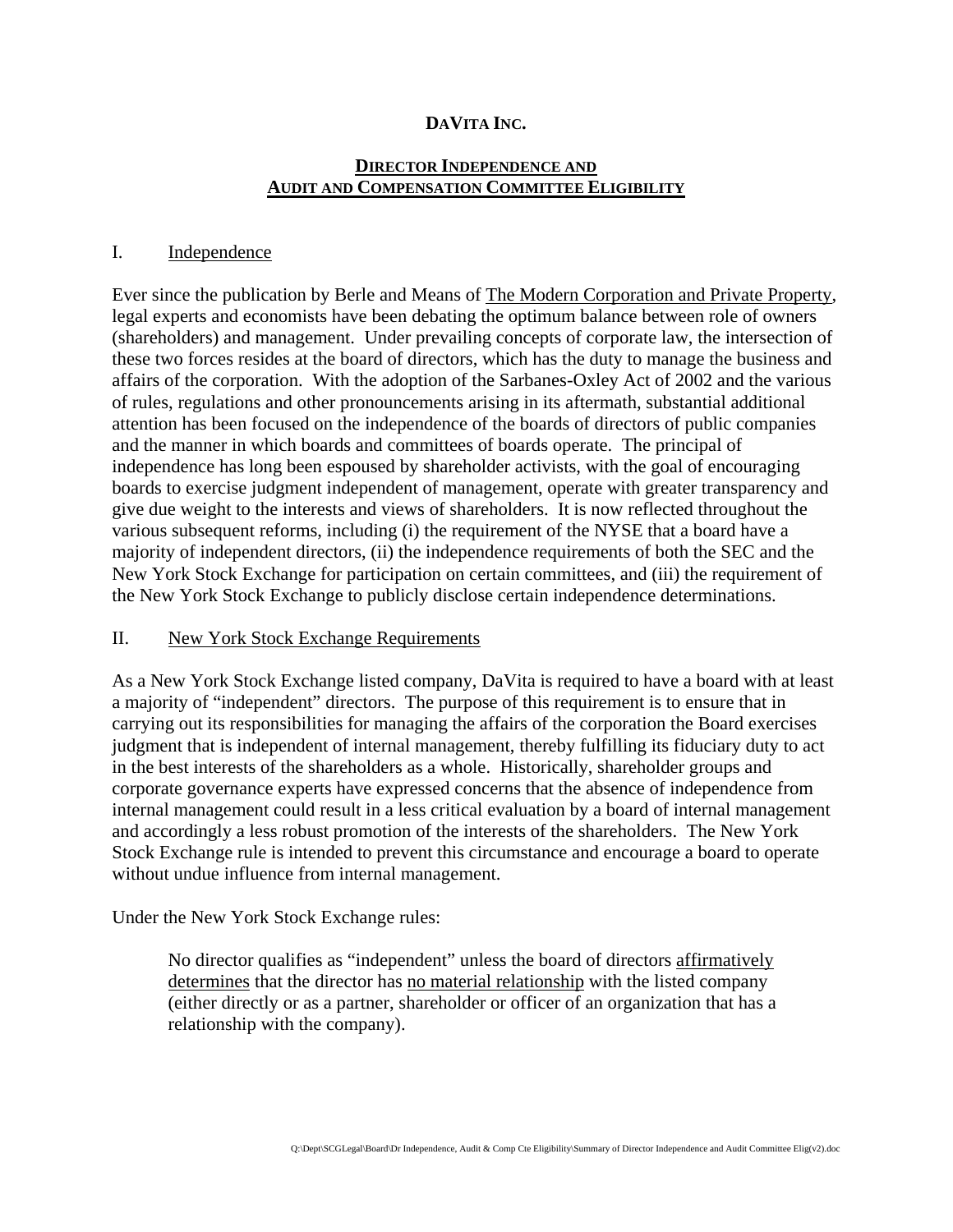In making the required determination, the Board is entitled to exercise its business judgment applying all relevant facts and circumstances known to it. However, the Commentary to the NYSE rules provides some guidance:

It is best that boards making "independence" determinations broadly consider all relevant facts and circumstances. In particular, when assessing the materiality of a director's relationship with the company, the board should consider the issue not merely from the standpoint of the director, but also from that of persons or organizations with which the director has an affiliation. Material relationships can include commercial, industrial, banking, consulting, legal, accounting, charitable and familial relationships, among others. However, as the concern is independence from management, the Exchange does not view ownership of even a significant amount of stock, by itself, as a bar to an independence finding…. [Emphasis added]

The Commentary reiterates the theme of "independence from management".

In addition to the broad standard described above that is applied by a board in its business judgment, the NYSE rules specify certain circumstances that will preclude a director from qualifying as independent, regardless of the views of the Board. Among these prohibited relationships are (i) serving as an employee of the Company, (ii) receiving more than \$120,000 per year in direct compensation from the Company, (iii) being affiliated with an internal or external auditor of the Company, (iv) being employed by another company where an executive of the Company serves on the other company's compensation committee, and (v) serving as an employee of another company with which the Company does business in excess of certain thresholds. Many of these prohibited relationships extend to similar relationships with family members of the director and also have a three year look-back provision.

## III. Determination Process and Disclosure

Each year the Board must make determinations regarding which of the Company's Directors is "independent" for purposes of the NYSE rules and must affirmatively determine that the Director has no material relationship with the Company (either directly or as a partner, shareholder or officer of an organization that has a relationship with the Company). Typically, these determinations are made on the basis of information gathered by company management by circulating questionnaires to each of the directors. In making these determinations, the Board should consider any relationships disclosed in the questionnaires that were not within the prohibited relationships outlined above. If the Board concludes that those relationships do not impair the independence of those individuals from management, it may make a finding of independence.

# IV. Audit Committee Eligibility

The rules of the New York Stock Exchange require that each member of the Audit Committee (i) is "independent" as described above, (ii) satisfies the requirements of Section 10A-3 of the Securities Exchange Act of 1934 (the "34 Act"), and (iii) is financially literate.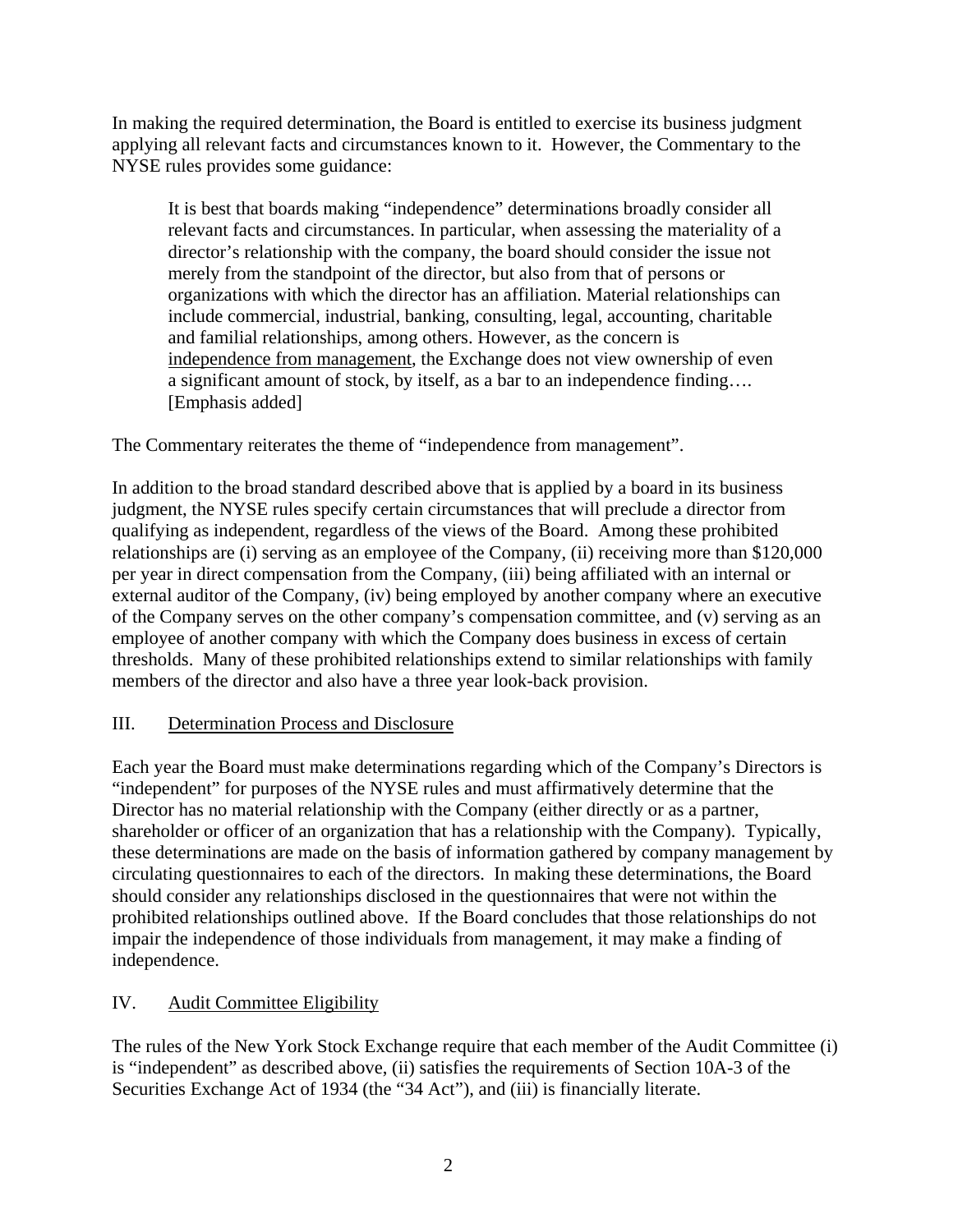Rule 10A-3 under the 34 Act requires that no member of the Audit Committee may:

- a. Accept any consulting, advisory, or other compensatory fee from the Company; or
- b. Be an affiliate of the Company.

The rules of the New York Stock Exchange require that each member of the Audit Committee be "financially literate" and go on to provide that financial literacy is determined by the Company's Board as it interprets such qualification in its business judgment.

Finally, the charter of the Audit Committee requires that each member of the Audit Committee must be "free of any relationship that would interfere with exercise of his or her independent judgment" and must "have a basic understanding of finance and accounting be able to read and understand fundamental financial statements". These qualifications should also be determined by the Board in its business judgment.

### V. Audit Committee Financial Expert

Item 401(h) of Regulation S-K of the rules of the Securities and Exchange Commission requires the Company to disclose whether or not the Board has determined that there is at least one Audit Committee Financial Expert serving on the Audit Committee and provides that an Audit Committee Financial Expert is a person who has the following attributes:

- a. An understanding of generally accepted accounting principles and financial statements;
- b. The ability to assess the general application of such principles in connection with the accounting for estimates, accruals and reserves;
- c. Experience preparing, auditing, analyzing or evaluating financial statements that present a breadth and level of complexity of accounting issues that are generally comparable to the breadth and complexity of issues that can reasonably be expected to be raised by the registrant's financial statements, or experience actively supervising one or more persons engaged in such activities;
- d. An understanding of internal control over financial reporting; and
- e. An understanding of audit committee functions.

An individual that is deemed to be an Audit Committee Financial Expert must have obtained these attributes through one or more of the following:

a. Education and experience as a principal financial officer, principal accounting officer, controller, public accountant or auditor or experience in one or more positions that involve the performance of similar functions;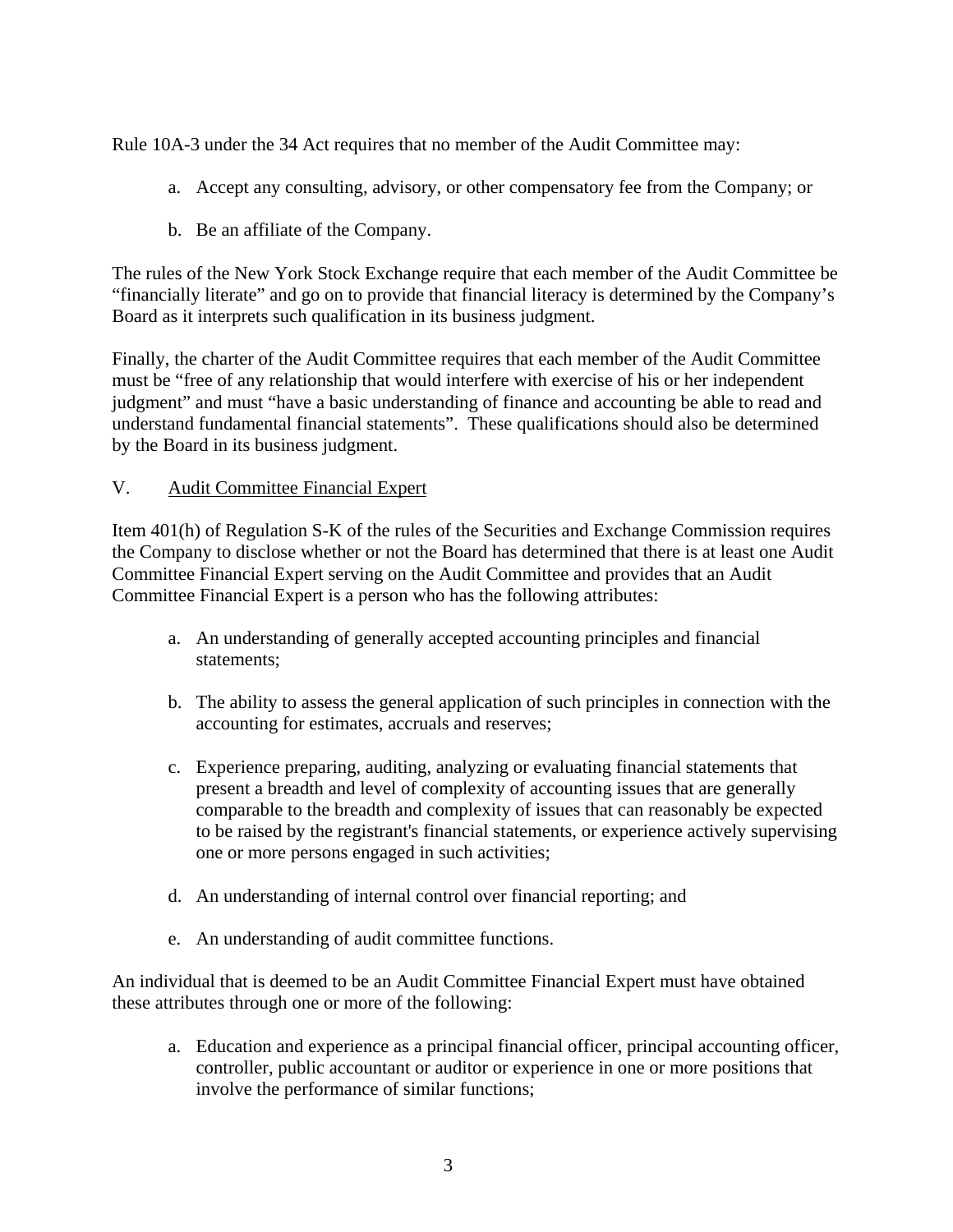- b. Experience actively supervising a principal financial officer, principal accounting officer, controller, public accountant, auditor or person performing similar functions;
- c. Experience overseeing or assessing the performance of companies or public accountants with respect to the preparation, auditing or evaluation of financial statements; or
- d. Other relevant experience.

## VI. Compensation Committee Eligibility

The charter of the Compensation Committee of DaVita requires that each member of the Committee be an "Independent Director" which means a member of the Board who (i) is an independent (as defined in the New York Stock Exchange listing standards described above), non-executive director, free from any relationship that would interfere with the exercise of his or her independent judgment, (ii) meets the requirements for a "Non-Employee Director" contained in Rule 16b-3 under the '34 Act, as amended, and (iii) meets the requirements for an "outside director" for purposes of Section 162(m) of the Internal Revenue Code of 1986, as amended.

Rule 16b-3 of the '34 Act defines a "non-employee director" as a director who:

- a. Is not currently an officer of the issuer or a parent subsidiary of the issuer, or otherwise currently employed by the issuer or a parent or subsidiary of the issuer;
- b. Does not receive compensation, either directly or indirectly, from the issuer or a parent or subsidiary of the issuer, for services rendered as a consultant or in any capacity other than as a director, except for an amount that does not exceed the dollar amount for which disclosure would be required pursuant to Item 404(a) of Regulation  $S-K$ :
- c. Does not possess an interest in any other transaction for which disclosure would be required pursuant to Item 404(a) of Regulation S-K; and
- d. Is not engaged in a business relationship for which disclosure would be required pursuant to Item 404(b) of Regulation S-K.

For a member of the compensation committee to be considered an outside director under section 162(m), the following four conditions must be met:

- a. the director must not be a current employee of the corporation;
- b. the director must not be a former employee of the corporation who is receiving compensation for prior services;
- c. the director must not be, nor have been, an officer of the corporation; and
- d. the director must not have received remuneration from the company for reasons other than being a director of the company.

A director will not qualify as an outside director if the director was an officer of a company that is currently affiliated with the company. However, if the director was an officer of a formerly